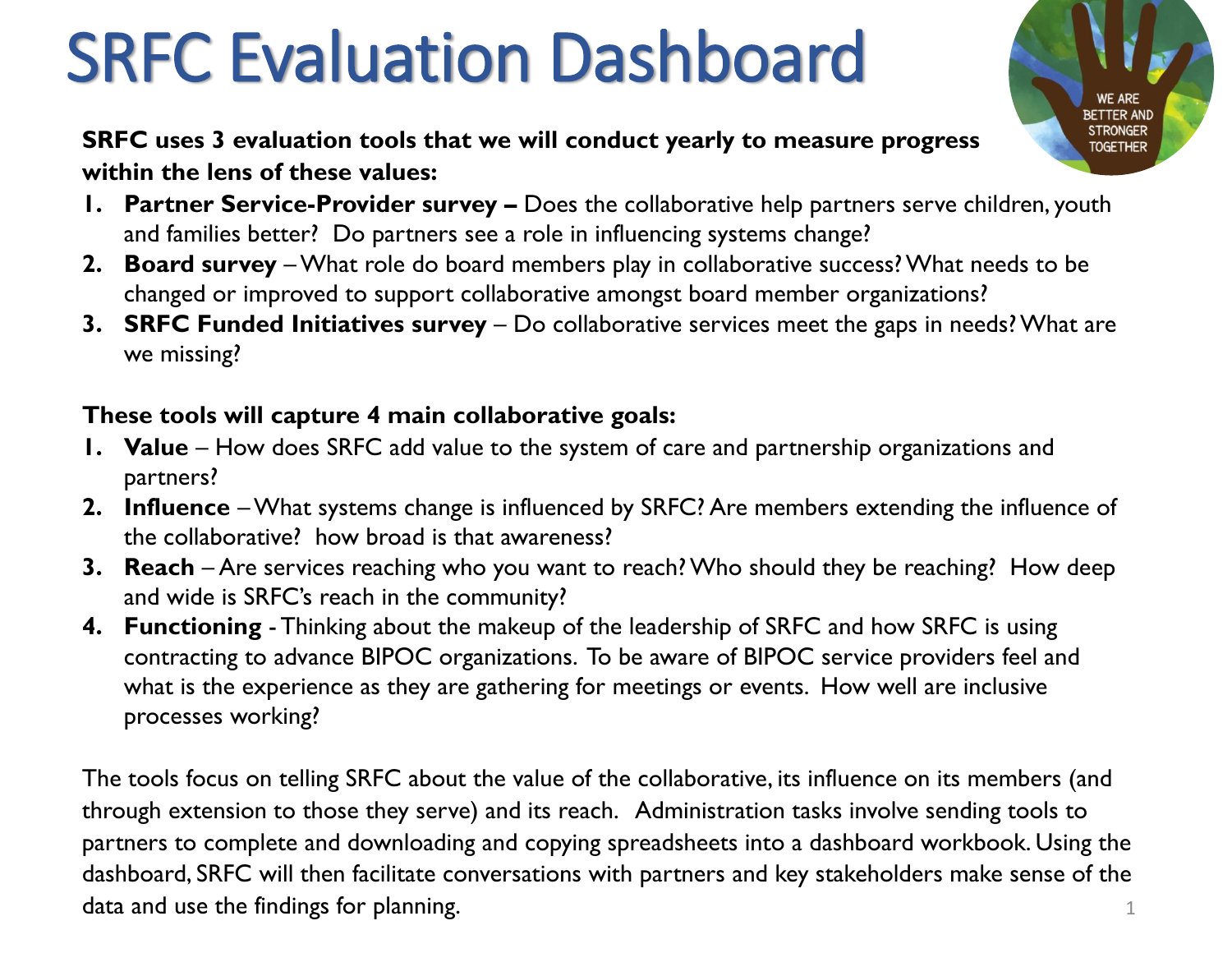### Suburban Ramsey Family Collaborative: Key Measurements 2021

### **Value**

#### ... help me learn things that help improve my efficacy as a professional. ... helps partner organizations be responsive to new or emerging needs

...help me identify new and creative ways to solve problems.

- ... help me respond to the needs and problems of those I serve.
- …help me feel that I have more of a professional support system.

| 99% |
|-----|
|     |
| 97% |
|     |
|     |
| 97% |
|     |
| 96% |
|     |
|     |
| 96% |

### **Percent of service provider partners who are SRFC staff and partners... aware and find value in these resources.**

| 89% | <b>SRFC Basic Needs Resource Directory</b>                                                      |  |
|-----|-------------------------------------------------------------------------------------------------|--|
| 86% | School-Linked Community Social Workers/Community<br>Resource Navigators with Merrick and CLUES  |  |
| 81% | <b>RCCMCH/SRFC Community Basic Needs Resource</b><br>Fairs/Health and Wellbeing Resource Fairs  |  |
| 76% | School-Linked Intensive Mental Health/TeleHealth<br>Therapists                                  |  |
| 69% | <b>Cultural Brokers with MHealth Fairview</b>                                                   |  |
| 69% | Youth Cultural Equity Advisor Program with Anthony<br>Taylor at U of M Cultural Wellness Center |  |
| 67% | School District IZI/DIZI Youth-Led/Youth-Engaged<br>Supports                                    |  |
| 64% | <b>CLUES Latinx Student Support Groups</b>                                                      |  |
| 63% | <b>CLUES Latinx Parent Support Groups</b>                                                       |  |
| 60% | School District Health and Wellness Funds                                                       |  |
| 47% | <b>RCCMHC/SRFC Hospital Crisis Kits</b>                                                         |  |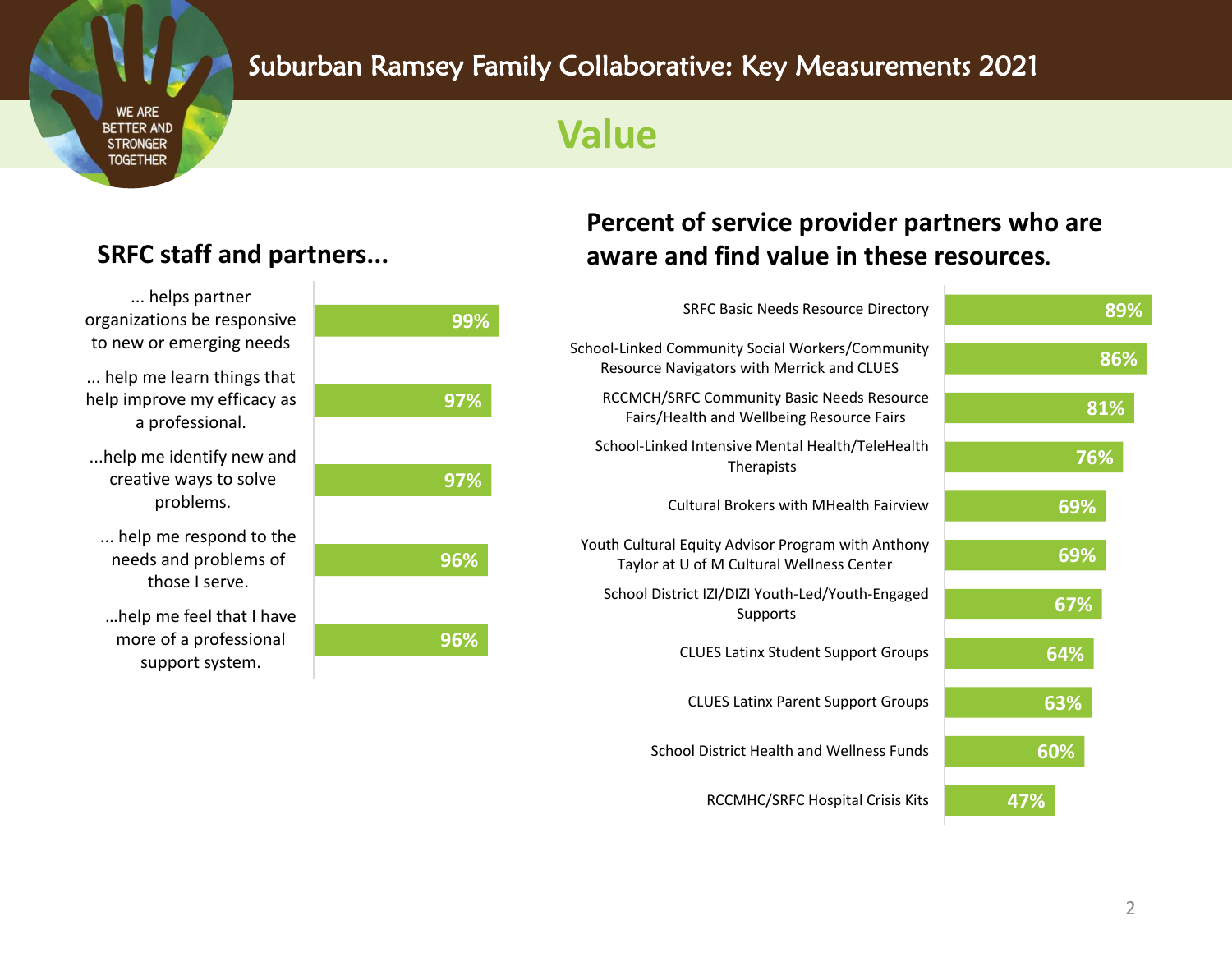### Suburban Ramsey Family Collaborative: Key Measurements 2021

### **Value**

#### ... help me learn things that help improve my efficacy as a professional. ... helps partner organizations be responsive to new or emerging needs

...help me identify new and creative ways to solve problems.

- ... help me respond to the needs and problems of those I serve.
- …help me feel that I have more of a professional support system.

# **96% 96% 97% 97% 99%**

### **Percent of service provider partners who are SRFC staff and partners... aware and find value in these resources.**

| <b>SRFC Basic Needs Resource Directory</b>                                                      | 89% |
|-------------------------------------------------------------------------------------------------|-----|
| School-Linked Community Social Workers/Community<br>Resource Navigators with Merrick and CLUES  | 86% |
| RCCMCH/SRFC Community Basic Needs Resource<br>Fairs/Health and Wellbeing Resource Fairs         | 81% |
| School-Linked Intensive Mental Health/TeleHealth<br>Therapists                                  | 76% |
| Cultural Brokers with MHealth Fairview                                                          | 69% |
| Youth Cultural Equity Advisor Program with Anthony<br>Taylor at U of M Cultural Wellness Center | 69% |
| School District IZI/DIZI Youth-Led/Youth-Engaged<br>Supports                                    | 67% |
| <b>CLUES Latinx Student Support Groups</b>                                                      | 64% |
| <b>CLUES Latinx Parent Support Groups</b>                                                       | 63% |
| School District Health and Wellness Funds                                                       | 60% |
| <b>RCCMHC/SRFC Hospital Crisis Kits</b>                                                         | 47% |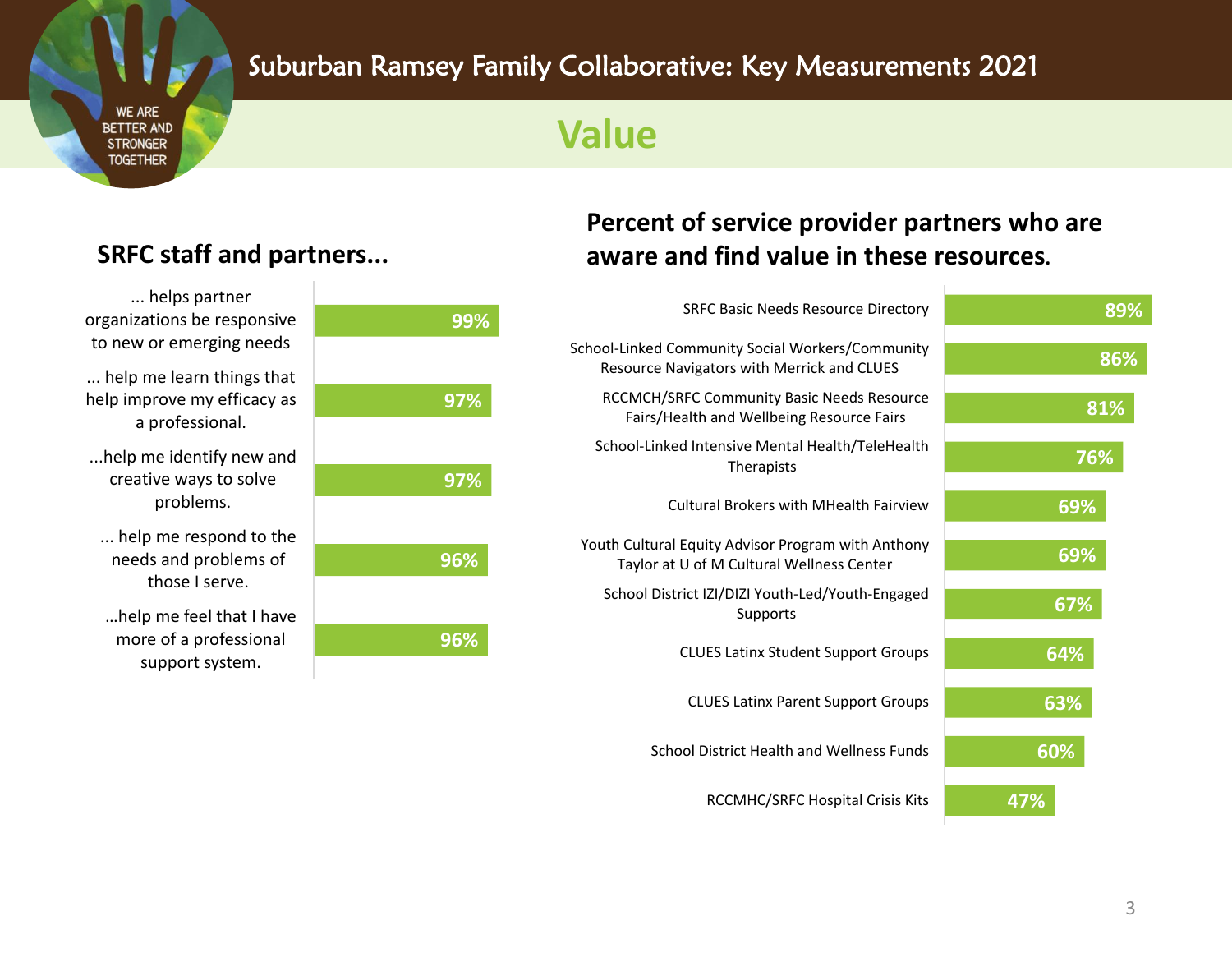**Reach**

### **Are services reaching those who they should in the community?**

Total served *(could contain duplicates)*

## **3,632 52% YES 75%**

Participants are BIPOC *(average across providers)*

Serving Non-binary or Transgender youth and families

Economically at risk *(most common response among 1/3 of partners)*

**Are services aligned with their needs?** 



Participants in funded initiatives report they benefit from the service/are satisfied with the service **(average, 4 of 10 providers report numerical outcomes)**

### **Percent of partner organizations asking** *most* **participants...**

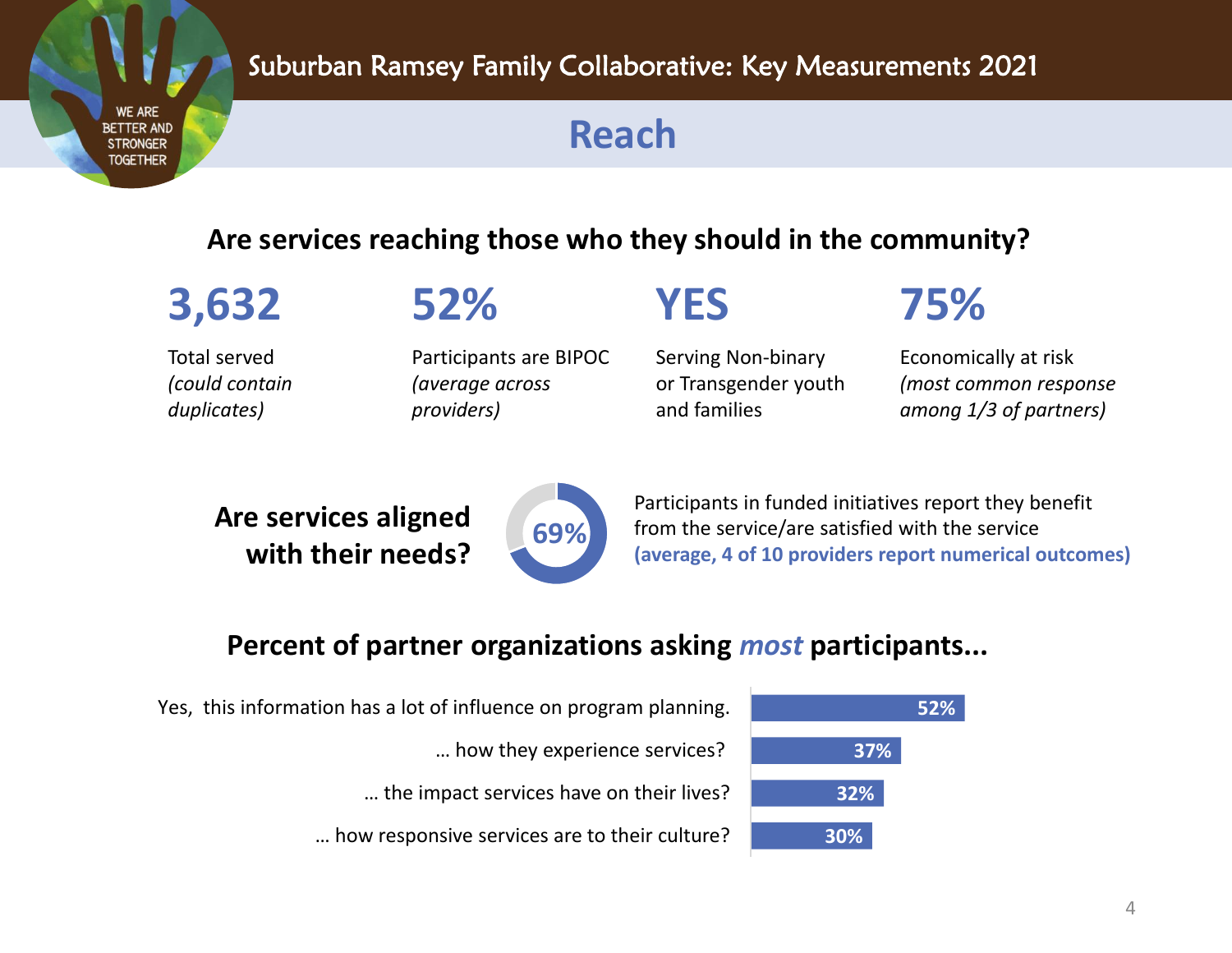Suburban Ramsey Family Collaborative: Key Measurements 2021

### **Partner Teams**

**WE ARE RETTER AND** 

**TOGETHER** 

**SRFC Partners are influencing systems change**

Are members extending the influence of the collaborative?

| 48%              | 73%             | <b>54%</b>      |
|------------------|-----------------|-----------------|
| <b>Influence</b> | Influence       | Influence       |
| policy change    | practice change | resource change |

**Questions partners are using when evaluating their own services.** Percent of partner organizations asking *most* participants…

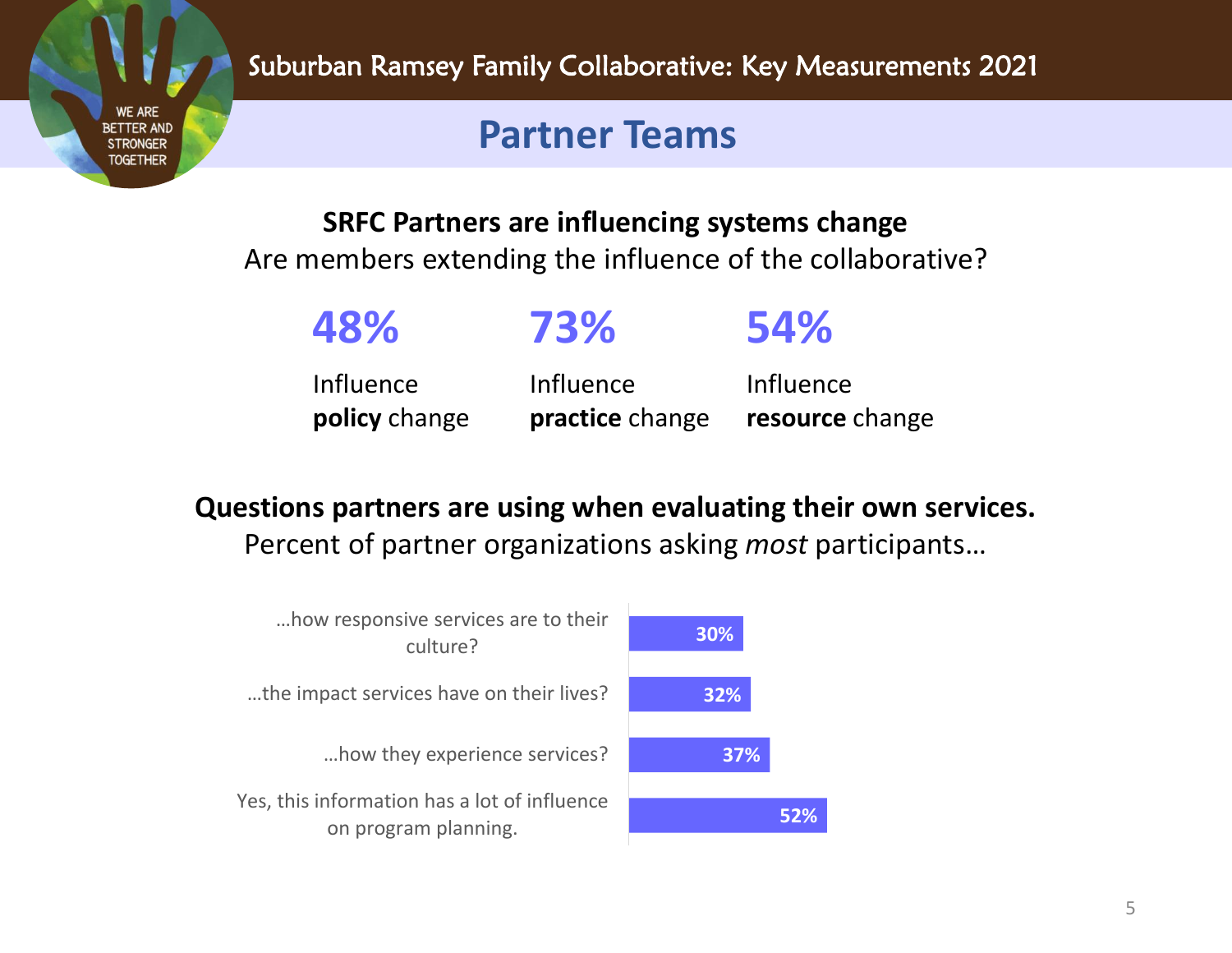### Suburban Ramsey Family Collaborative: Key Measurements 2021

## **Partner Team Following**

| 180<br>service providers                                   | $\boldsymbol{I}$<br>services providers | 70<br>people                                                                           | service providers                                              |
|------------------------------------------------------------|----------------------------------------|----------------------------------------------------------------------------------------|----------------------------------------------------------------|
| <b>Heading Home Basic</b><br><b>Needs Partnership Team</b> | <b>YouthWorks! Team</b>                | <b>Countywide Crisis</b><br><b>Response/De-Escalation</b><br><b>Peer Learning Team</b> | <b>Countywide Community</b><br><b>Resource Navigators Team</b> |
| 8 years old                                                | 2 years old                            | 4 years old<br>but 1+ year old as a shared<br>team of both SRFC and<br><b>RCCMHC</b>   | 2 years old                                                    |
| Meets weekly                                               | Meets weekly                           | <b>Meets Monthly</b>                                                                   | Meets monthly                                                  |

| 25<br>service providers                                    | 12<br>advisors                                       | 27<br>Service providers                            | 30<br>service providers                                                                                      |
|------------------------------------------------------------|------------------------------------------------------|----------------------------------------------------|--------------------------------------------------------------------------------------------------------------|
| <b>Expanded School Linked</b><br><b>Mental Health Team</b> | <b>SRFC Community Advisory</b><br><b>Board (CAB)</b> | <b>Suburban Early Childhood</b><br><b>Partners</b> | <b>Combined Team</b><br><b>CSW/CRN; Homeworks</b><br><b>Starts with Home (HWSH);</b><br><b>Safe Families</b> |
| 2 years old                                                | $1+$ years old                                       | $1+$ years old                                     | 2 years old                                                                                                  |
| Meets monthly                                              | Meets monthly                                        | <b>Meets Monthly</b>                               | Meets weekly                                                                                                 |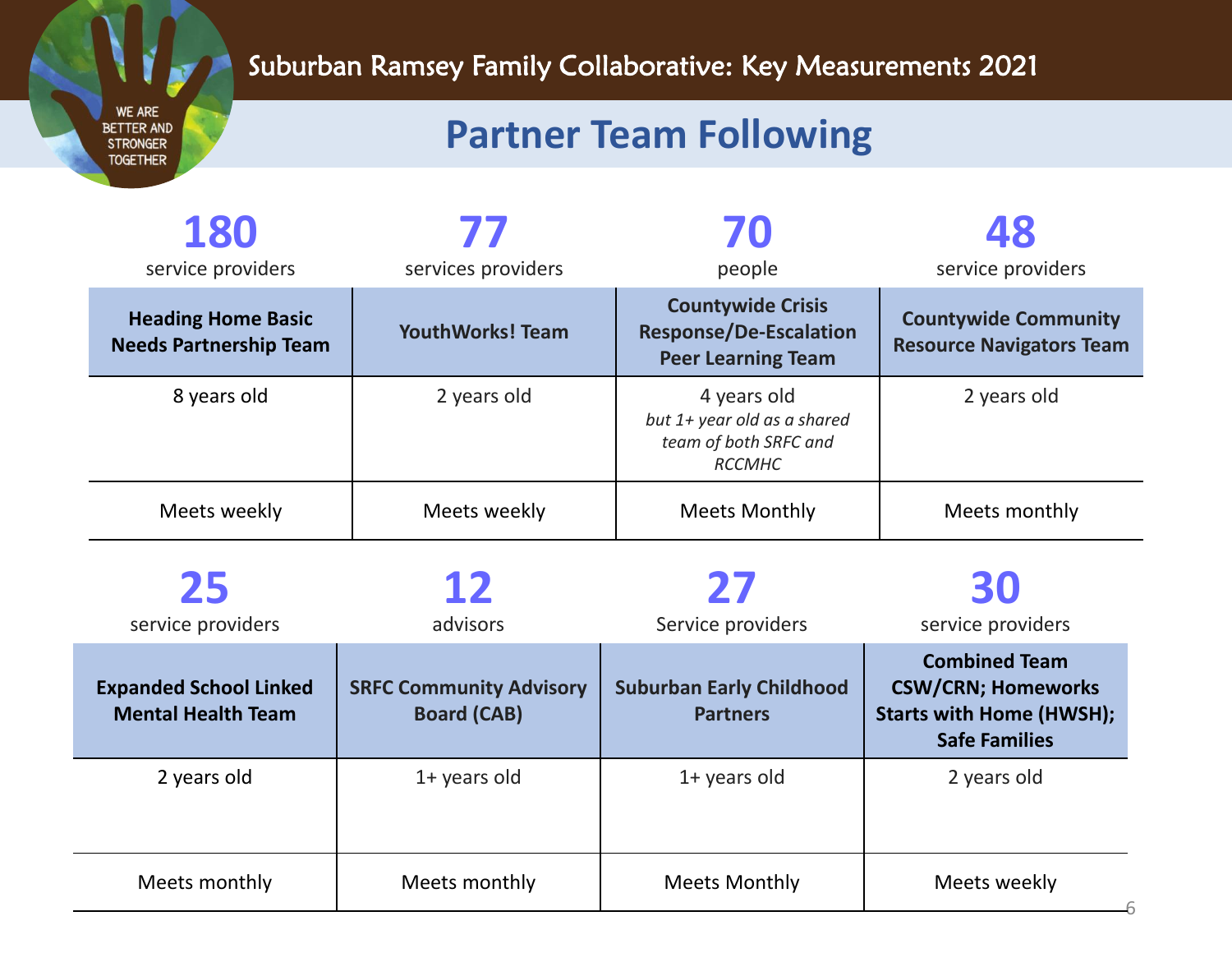### **Functioning**

### **How well does SRFC reflect the community we serve?**

#### **Board Partner Agreement that Collaborative is strong in...**



*\* Purchase of Service Contracts are almost ALL with the BIPOC community and with the CAB Mutual Aid Initiatives so these aren't considered contracts* 

*\*\* Confidence*

*but a more flexible agreement for ongoing services with the collaborative, when needed.*